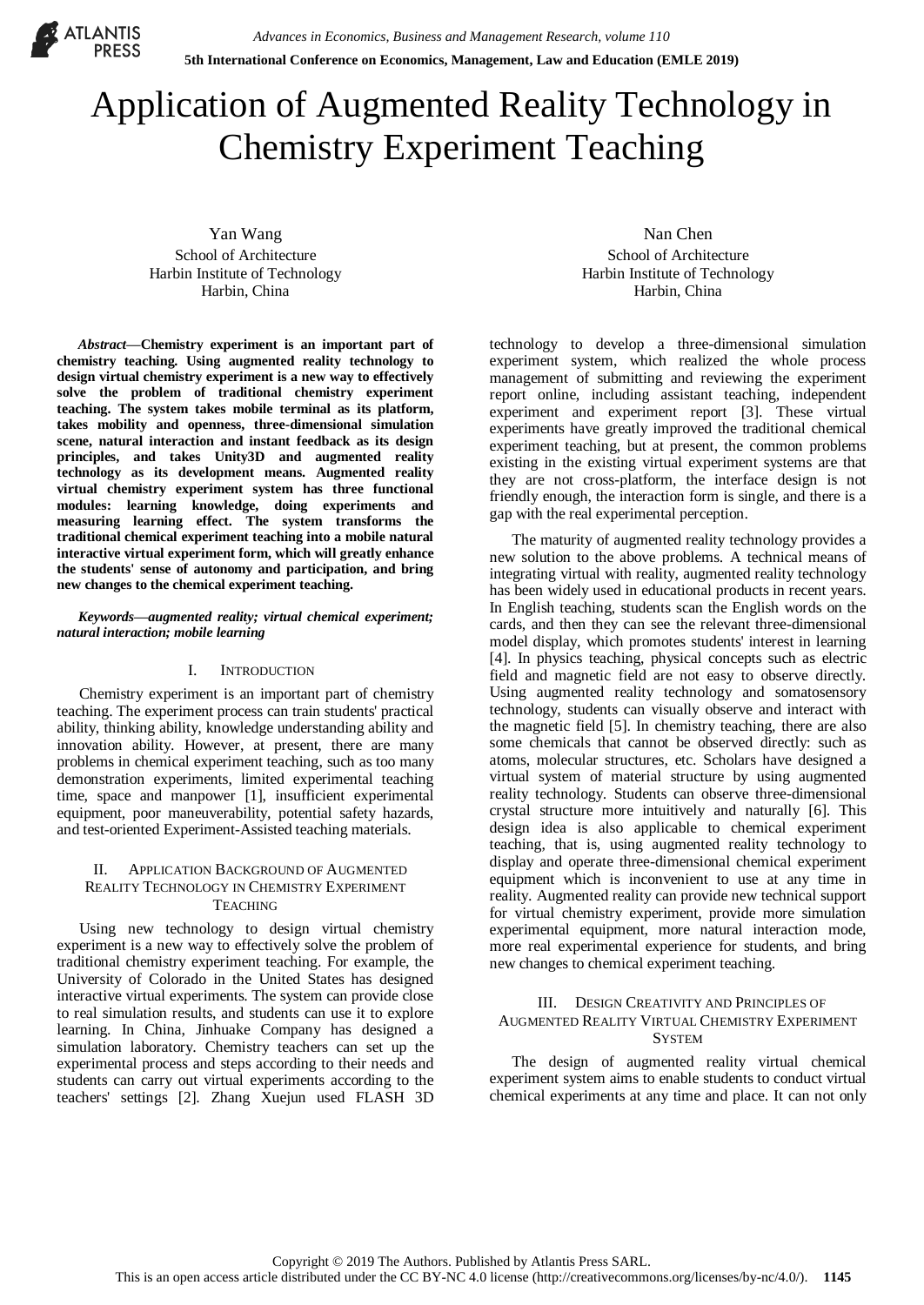

observe three-dimensional experimental instruments directly, but also conduct experimental operations in the form of natural interaction, so as to obtain the same real chemical experiment experience. At the same time, we should improve the virtual experiment system and add the test module in the experiment system so that students can check the learning results at any time after they complete the experiment operation. This is not only a virtual chemical experiment, but also an interactive experiment teaching aided material which is portable and visually intuitive for students. The design principles of augmented reality virtual experiment are as follows:

#### *A. Mobility and Openness*

The virtual experiment system can be installed in the mobile terminal. Students can learn at anytime and anywhere without the limitation of the time and place of traditional chemical experiment. Another advantage of virtual experiment is that it can share resources with the help of the Internet, update the system anytime, anywhere, and has a strong openness.

#### *B. Three-dimensional Simulation Scene*

Compared with most two-dimensional virtual experiments, the three-dimensional simulation system can more accurately simulate the chemical experiment process, so as to obtain more realistic experimental experience.

### *C. Natural Interaction*

The traditional man-machine interface is more computercentered, and even requires users to think in a computer way. Interaction also tends to be keyboard, mouse, or touch screen. Natural interaction refers to the interaction between human beings and systems in a way more similar to that of real experiments. Students can interact with the system on the basis of their own experimental knowledge and skills, without violating the experimental operation habits and daily behavior, and ultimately complete the experimental tasks simply, clearly and naturally.

#### *D. Real-time Feedback*

Real-time feedback is a natural process in the real experiment. When students use the virtual chemistry experiment system of augmented reality, they can get instant feedback between the experimental steps. The feedback form includes interface information and voice prompt, which can help students adjust and optimize quickly.



Fig. 1. Structural diagram of augmented reality virtual experiment module.

## IV. DESIGN, IMPLEMENTATION AND APPLICATION OF AUGMENTED REALITY VIRTUAL CHEMICAL EXPERIMENT **SYSTEM**

## *A. Module Structure Design of Augmented Reality Virtual Chemical Experiment System*

"Learning Knowledge" module: Students learn experimental knowledge before the experiment, understand the objectives, methods and principles of the experiment, and

have a conceptual understanding of the basic knowledge of the experiment. (as can be seen from "Fig. 1")

"Doing experiments" module: Students need to choose the right experimental equipment and materials according to the knowledge module. According to the experimental steps of the system, the assembly of experimental equipment, weighing of experimental materials, experimental operation, observation of experimental phenomena, disassembly of experimental equipment and other operations are completed in turn. (as can be seen from "Fig. 1")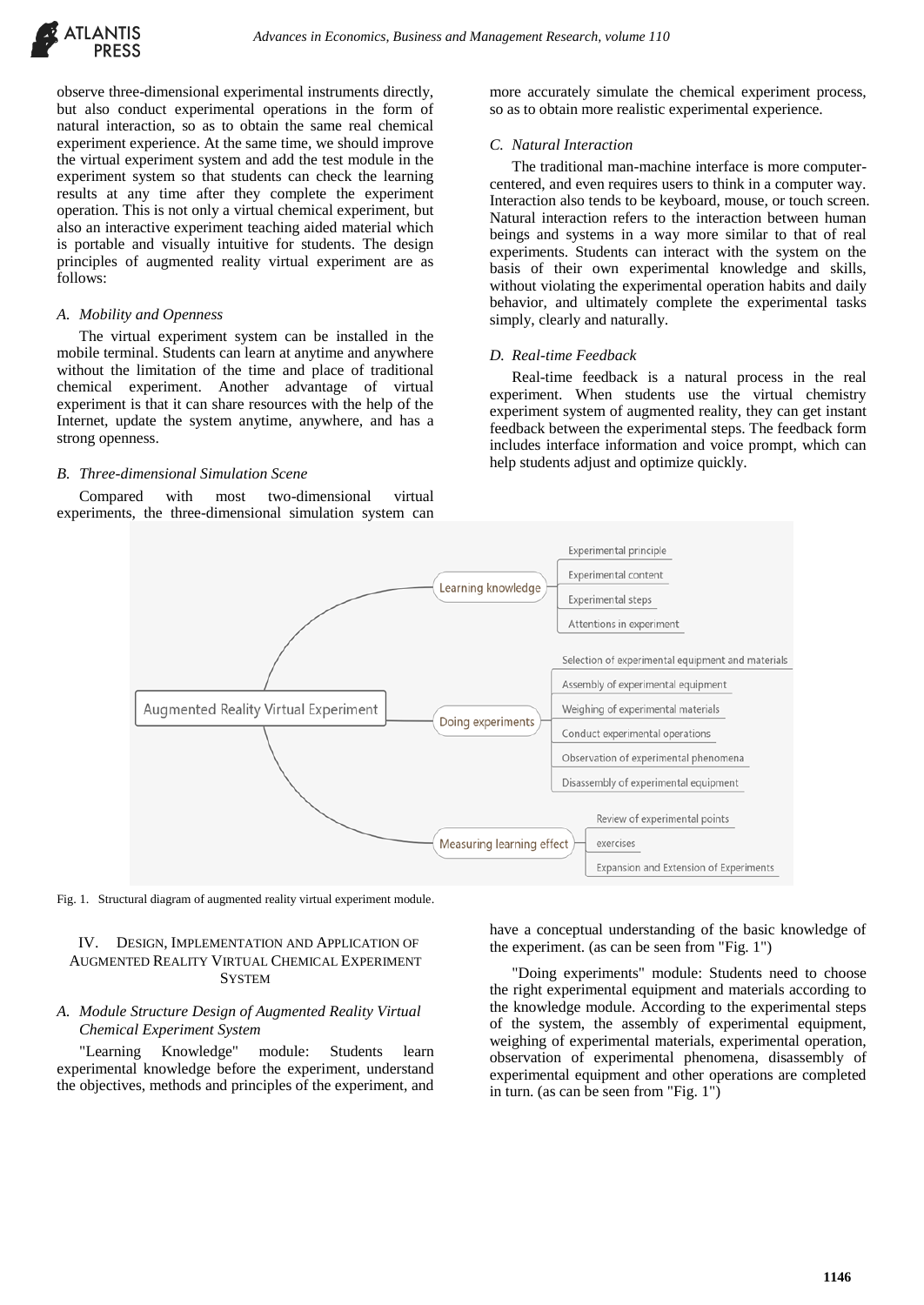"Measuring learning effect" module: By reviewing the main points of the experimental system, checking exercises, expanding and extending functions, students' ability to learn and use in daily life is improved. (as can be seen from "Fig. 1")

## *B. Realization Scheme of Augmented Reality Virtual Chemical Experiment System*

In the early stage of system development, first of all, it is necessary to collate the experimental knowledge and design the experimental steps. According to the module structure of virtual chemistry experiment system of augmented reality, in the module of "learning knowledge" and " measuring learning effect ", it is necessary to collate the relevant pictures, texts, audio and video data of each experiment for subsequent development and display. In the "doing" experiments" module, we need to sort out the equipment and materials needed for the experiment, and design the experimental steps to clarify the objectives, operation methods and operation results of each step. For example, if the goal of a step is to absorb a solution, then the operation mode is to move the three-dimensional virtual model of the rubber head dropper and insert it into the solution bottle. The operation result is that the head of the rubber head dropper absorbs the solution.

The modules of "learning knowledge" and "measuring learning effect" mainly use Unity 3D software to realize the virtual chemical experiment system based on mobile terminal. The system uses C# language to develop the interface at all levels, and introduces and tests the experimental knowledge. Mobile terminals need to present complex content in a smaller interface. Therefore, in the design of digital content, we should display complex information with graphics, audio and video as far as possible. The presentation of information should be hierarchical and easy for students to understand.

The "doing experiment" module is the core of the system. In the early stage, the materials and steps required for the experiment have been clearly defined. This part develops and realizes the experimental process. This system uses Vuforia SDK to realize the augmented reality function. By scanning the two-dimensional recognition map with the mobile camera, we can see the three-dimensional virtual experimental equipment from the mobile screen. Firstly, two-dimensional identification maps of each piece of experimental equipment need to be made import them into Qualcomm Vuforia official website and print them as cards for reserve. Then we need to use MAYA to model the experimental equipment, import the three-dimensional model into Unity3D, and import Qualcomm's Vuforia SDK. The function that needs to be developed is to display the threedimensional virtual experimental equipment model on the recognition card when the recognition map is detected. The students move the recognition map by hand, and the virtual experimental equipment will move along with it. According to the specific requirements of the experimental steps, the system needs to acquire the position of the equipment in real time, use the collision detection system of Unity 3D to judge

whether the experimental operation of students is standardized, and give real-time text and voice prompts.

# *C. Application Example of Augmented Reality Virtual Chemical Experiment System*

The first module of Augmented Reality Virtual Chemistry Experiment System is to learn experimental knowledge. Students can choose experiments they are interested in, and then study the experimental principles, contents, steps and precautions.

After having a basic understanding of the experiment, students can enter the experimental module. Students need to choose experimental equipment according to their understanding of the experiment, and identify the experimental equipment card under the mobile camera. After the system recognizes correctly, it will display the threedimensional model of the equipment and introduce the information of the equipment by voice. The experiment can be started after the students correctly select all the equipment needed for the experiment. In the experiment, each step will have corresponding prompts, students will move the recognition card, and the three-dimensional model of the experimental equipment will move along with it. Therefore, students can move the experimental equipment naturally with their hands, just like real experiments. Then through the interaction between the experimental equipment, each step of the experiment is carried out in turn. According to the specific requirements of the experimental steps, the system will judge whether the experimental operation conforms to the specifications, and give students real-time feedback in the form of text, voice prompts, etc.

After the completion of the experiment module, students can enter the test effect module, which includes the summary and review of the experimental points, the test of experimental exercises and the analysis of the results, and the expansion and extension of the experiment. In the part of Exercise, students need to recall the experiment process and complete relevant exercises. The system will analyze and give guidance to the students' answers. So far, the students have completed a complete virtual chemistry experiment of augmented reality.

# V. CONCLUSION

Chemistry experiment teaching is a highly professional field. Traditional experiments require well-equipped laboratories and special instructors. Some dangerous experimental requirements need professional protective facilities. The virtual experiment software of augmented reality based on mobile terminal can give full play to students' subjective initiative to a large extent, and is not limited by time, place, experimental equipment and other restrictions. Teachers can real-time detect students' experimental status through the virtual experiment software, and prompt and guide students in time. At the same time, because it is a virtual experiment, students can move threedimensional experimental equipment in the virtual environment, boldly and carefully carry out dangerous experiments without worrying about the occurrence of health